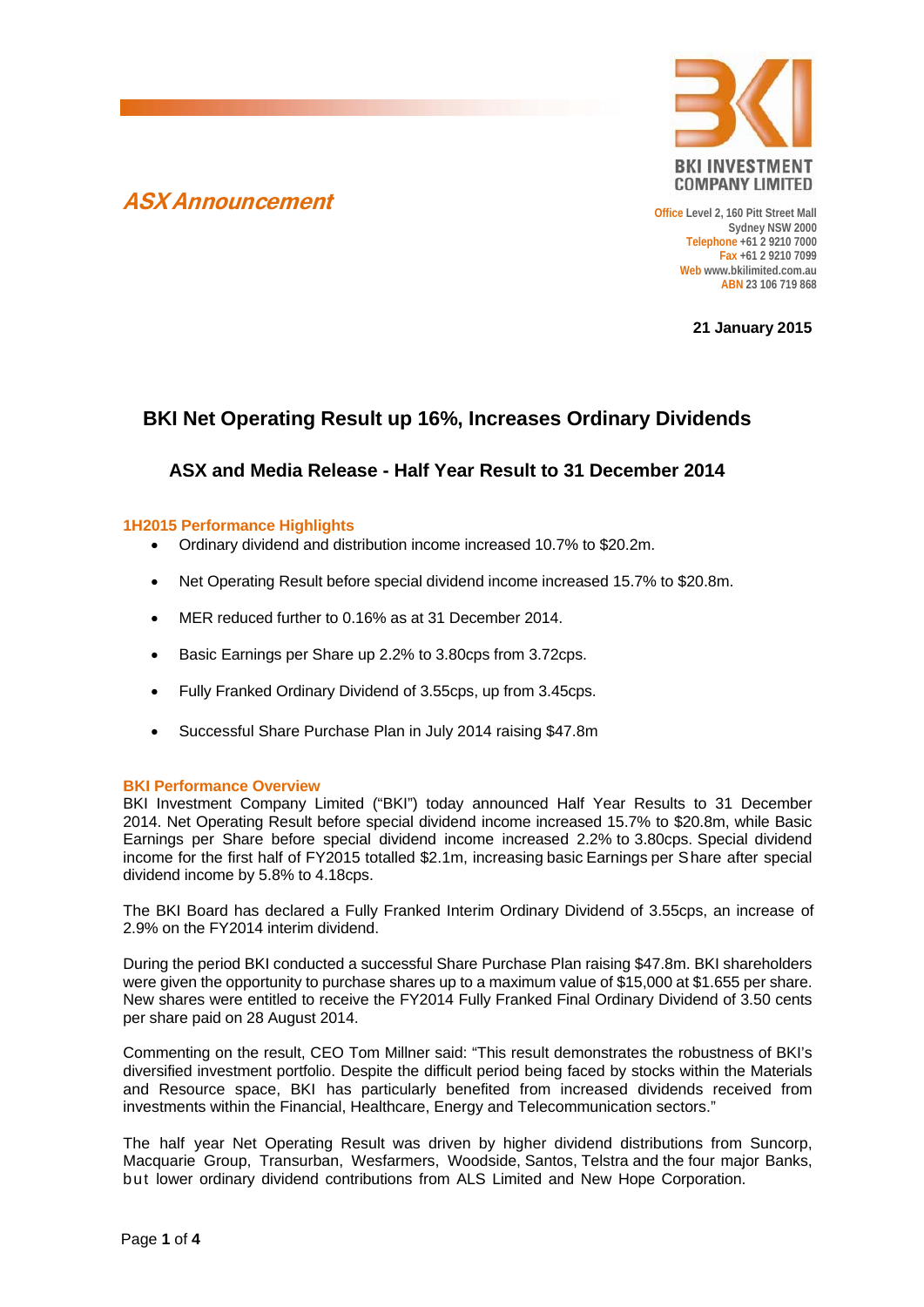It was a good period for special dividends, and also the growth stocks in the BKI portfolio that lifted their dividend distributions considerably. "Companies such as SEEK, Ramsay Healthcare, TPG Telecom, Caltex and QUBE Logistics were all able to lift their dividends by approximately 20% over the period". Mr Millner said. "BKI received solid special dividend income from companies including New Hope, Wesfarmers, ARB Corporation, Milton and Suncorp which helped lift the Net Profit attributable to shareholders by 20.1% to \$22.9m."

### **Dividends**

The interim ordinary dividend of 3.55 cps, which will be fully franked, will be paid to shareholders on 26 February 2015. Key dates for the Interim Dividend are as follows:

| <b>Event</b>                                              | <b>Date</b>      |
|-----------------------------------------------------------|------------------|
| Last trading date to be eligible for the Interim Dividend | 11 February 2015 |
| <b>Ex-Dividend Date</b>                                   | 12 February 2015 |
| <b>Record Date</b>                                        | 16 February 2015 |
| <b>Last Day for DRP Participation</b>                     | 17 February 2015 |
| <b>Payment Date</b>                                       | 26 February 2015 |

### **Dividend Reinvestment Plan (DRP)**

BKI's DRP will be maintained, offering shareholders the opportunity to acquire further ordinary shares in BKI. The DRP will not be offered at a discount. The DRP price will be calculated using the average of the daily volume weighted average sale price of BKI's shares sold in the ordinary course of trading on the ASX during the 5 trading days after, but not including, the Record Date (16 February 2015). The last day for shareholders to nominate their participation in the DRP is Tuesday 17 February 2015.

#### **Portfolio Movements**

BKI deployed funds of approximately \$60m over the first half of FY2015. "Over the last 18 months we have focused on investing into segments of the market including Finance, Healthcare, Energy, and Infrastructure, and the first half of FY2015 was no different. We are excited about these sectors and are comfortable deploying funds here over the longer term." Mr Millner said.

Within the Financial sector BKI invested in the major banks, Suncorp Group, IAG Limited, ASX Limited and Equity Trustees as we view these companies as standout investments within this segment. Dividend vields on offer were approximately 5% fully franked with reasonable growth rates expected over the medium to longer term.

Increasing life expectancy in Australia and most other developed countries has led us to constantly discuss the Healthcare sector and the aging population thematic. During the first half of FY2015, investment opportunities taken within this space included Primary Healthcare, Invocare Limited, Sonic Healthcare and Ramsay Healthcare, with Regis Healthcare and Medibank Private also being added to the portfolio following recent listings on the ASX.

Energy is a very interesting sector at present, with population growth and further urbanisation a real driver for consumption of energy requirements. The long term outlook for gas and coal in particular led to further investments in Wesfarmers (obviously not forgetting the thriving retail business) and Santos during the period.

We consider companies who have vast amounts of infrastructure to be attractive long term investment opportunities. Within the gas infrastructure space we invested further in DUET Group and APA Group, while in the local road infrastructure and freight distribution segments investments were made in Transurban Group and Toll Holdings.

Disposals during the half were \$2m including Seven West Media, UGL Limited and Arrium Limited. Realised gains from the Trading Portfolio included a small holding in Healthscope Limited post their IPO as well as the sale of rights associated with capital raisings from AGL Energy and APA Group.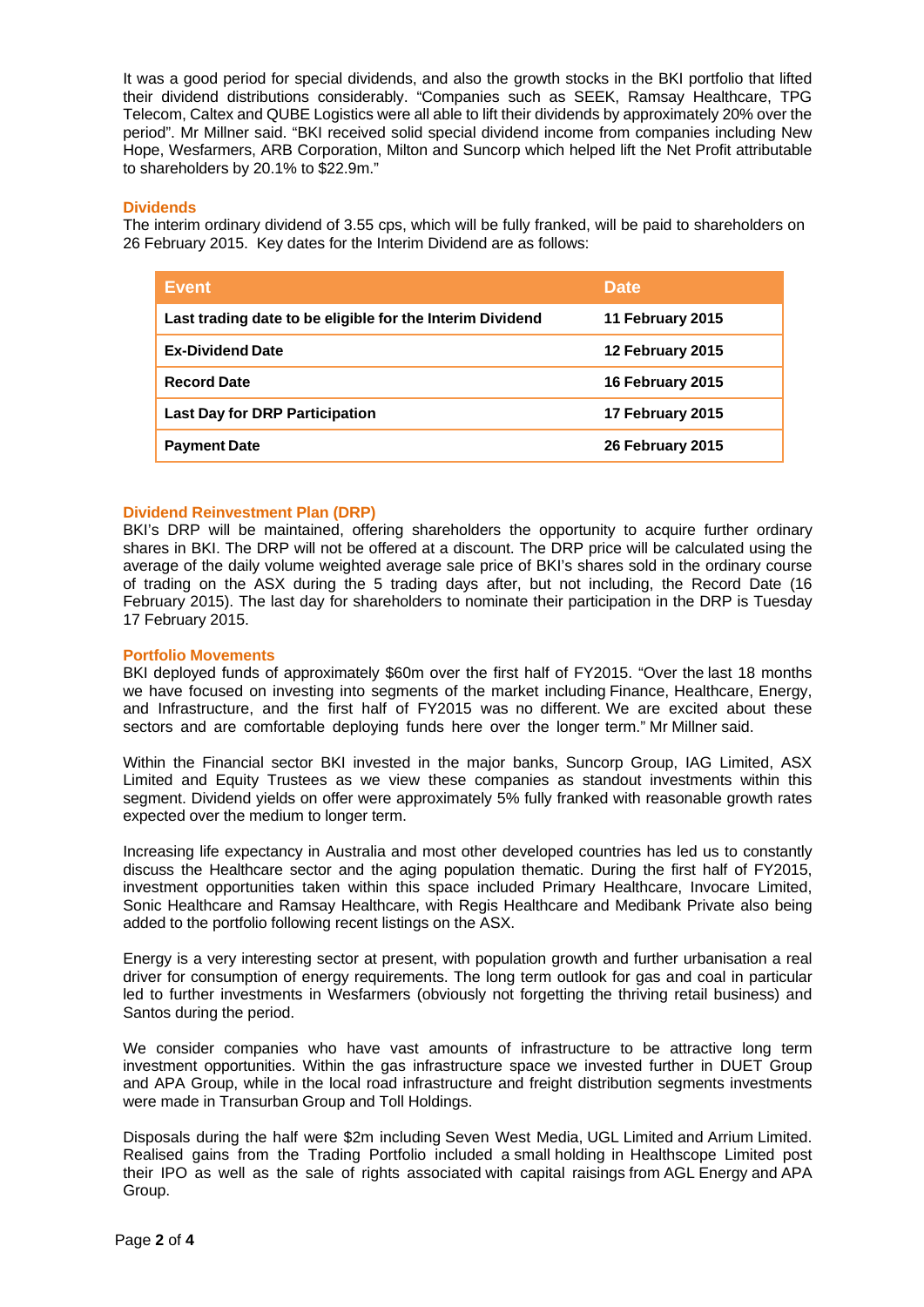#### **Top 25 Investments**

|                | <b>Company Name</b>                | % of Total Portfolio |
|----------------|------------------------------------|----------------------|
| $\mathbf{1}$   | <b>Commonwealth Bank</b>           | 9.5%                 |
| $\mathbf{2}$   | National Australia Bank            | 8.7%                 |
| 3              | <b>Westpac Banking Corporation</b> | 7.6%                 |
| 4              | <b>Telstra Corporation</b>         | 5.7%                 |
| 5              | <b>BHP Billiton Limited</b>        | 4.7%                 |
| 6              | <b>ANZ Bank Limited</b>            | 4.7%                 |
| $\overline{7}$ | <b>Wesfarmers Limited</b>          | 4.5%                 |
| 8              | <b>New Hope Corporation</b>        | 4.0%                 |
| 9              | <b>TPG Telecom</b>                 | 3.3%                 |
| 10             | <b>Woolworths Limited</b>          | 3.0%                 |
| 11             | <b>APA Group</b>                   | 2.3%                 |
| $12 \,$        | <b>IAG Limited</b>                 | 2.2%                 |
| 13             | <b>Transurban Group</b>            | 2.0%                 |
| 14             | <b>AGL Energy</b>                  | 1.8%                 |
| 15             | <b>Invocare Limited</b>            | 1.8%                 |
| 16             | <b>Woodside Petroleum Limited</b>  | 1.8%                 |
| 17             | <b>Suncorp Group Limited</b>       | 1.8%                 |
| 18             | <b>Ramsay Health Care</b>          | 1.4%                 |
| 19             | <b>ASX Limited</b>                 | 1.3%                 |
| 20             | <b>Primary Health Care Limited</b> | 1.3%                 |
| 21             | <b>Toll Holdings Limited</b>       | 1.2%                 |
| 22             | <b>ARB Corporation</b>             | 1.2%                 |
| 23             | <b>Bendigo and Adelaide Bank</b>   | 1.2%                 |
| 24             | <b>ALS Limited</b>                 | 1.2%                 |
| 25             | <b>Sonic Healthcare</b>            | 1.2%                 |
|                | Cash and cash equivalents          | 5.3%                 |
|                | % of Total Portfolio Value         | 84.7%                |

#### **Performance**

BKI's Total Shareholder Returns (including the reinvestment of dividends) for the year to 31 December 2014 was 5.3%, in-line with the S&P/ASX 300 Accumulation Index over the same period.

BKI's Net Portfolio Return (after all operating expenses, provision and payment of both income and capital gains tax and the reinvestment of dividends) for the year to 31 December 2014 was 4.2%, compared to the S&P/ASX 300 Accumulation Index which returned 5.3% over the same period.

BKI's long term Total Shareholder Returns including the value of franking credits are outlined below. Performance numbers are based on a tax rate of 30% and shareholders being able to utilise all franking credits. The S&P/ASX 300 Accumulation Index is franked at 80%.